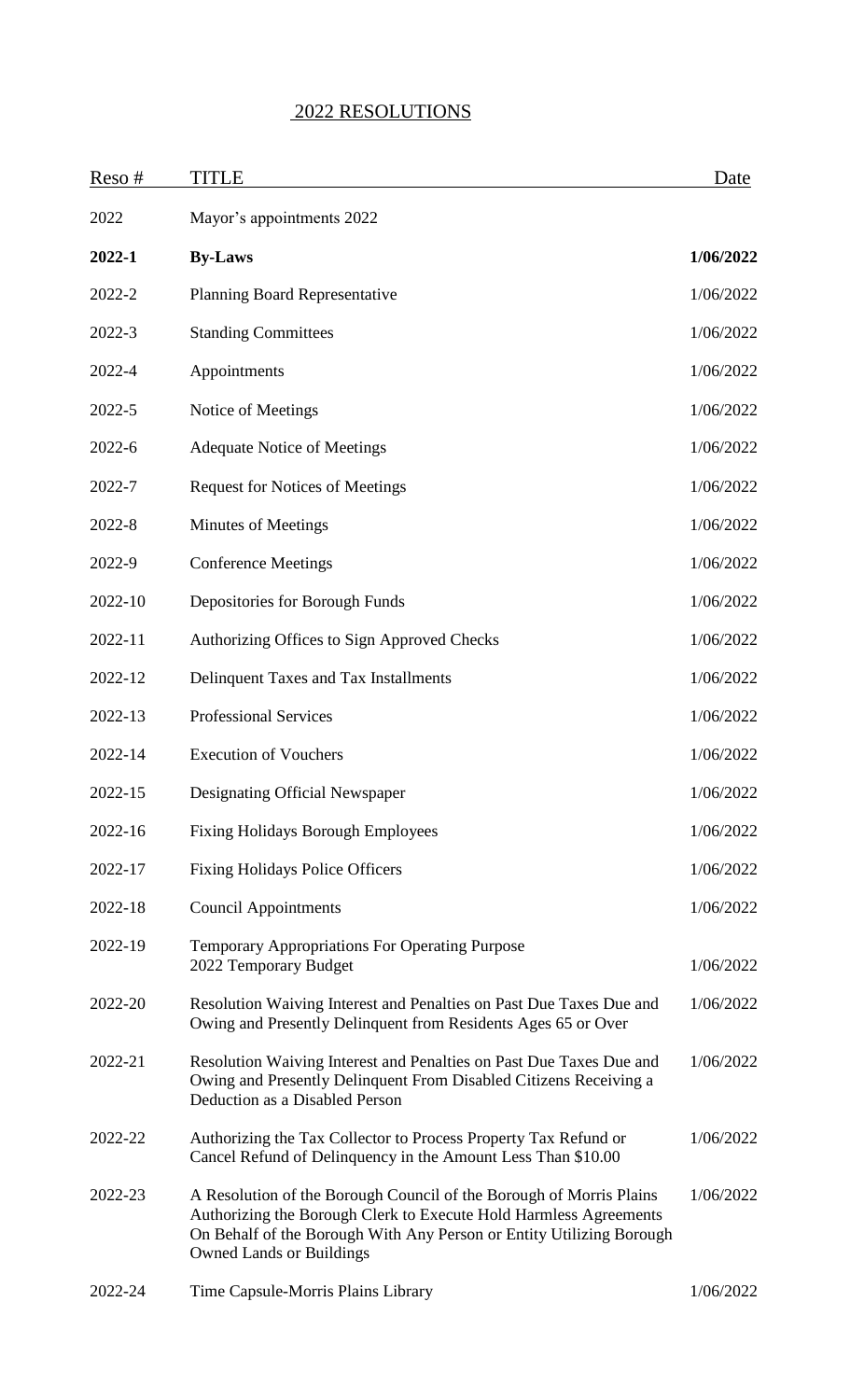| Reso#   | TITLE                                                                                                                                                                                                                                                                                                  | Date      |
|---------|--------------------------------------------------------------------------------------------------------------------------------------------------------------------------------------------------------------------------------------------------------------------------------------------------------|-----------|
| 2022-25 | Time Capsule-Community Park                                                                                                                                                                                                                                                                            | 1/06/2022 |
| 2022-26 | A Resolution to Affirm the Borough of Morris Plains' Civil Rights Policy with<br>Respect to all Officials, Appointees, Employees, Prospective Employees, Volunteers<br>Independent Contractors, and Members of the Public that Come into Contact with<br>Municipal Employees, Officials and Volunteers | 1/06/2022 |
| 2022-27 | Governing Body Certification of Compliance with the United States Equal<br>Employment Opportunity Commission's "Enforcement Guidance on the Consideration<br>of Arrest and Convictions Records in Employment Decisions Under Title VII of the<br>Civil Rights CT OF 1964"                              | 1/06/2022 |
| 2022-28 | <b>Executive Session</b>                                                                                                                                                                                                                                                                               | 1/20/2022 |
| 2022-29 | <b>Executive Session</b>                                                                                                                                                                                                                                                                               | 1/20/2022 |
| 2022-30 | <b>Executive Session</b>                                                                                                                                                                                                                                                                               | 2/3/2022  |
| 2022-31 | Municipal Recycling Tonnage Grant Application Borough of MP                                                                                                                                                                                                                                            | 2/3/2022  |
| 2022-32 | Borough of Morris Plains Municipal Alliance Governor's Council on Alcoholism<br>And Drug Abuse Fiscal Grant Cycle July 2020-June 2025                                                                                                                                                                  | 2/3/2022  |
| 2022-33 | Borough of Morris Plains Municipal Alliance Strategic Plan for Funding Municipal<br><b>Alliances</b>                                                                                                                                                                                                   | 2/3/2022  |
| 2022-34 | Resolution Entitled First Limo Car Service, LLC Limousine Owner License NO.<br>LO1-9383-2022                                                                                                                                                                                                           | 2/3/2022  |
| 2022-35 | Resolution Entitled First Limo Car Service, LLC Limousine Owner License NO.<br>L02-1915-2022                                                                                                                                                                                                           | 2/3/2022  |
| 2022-36 | <b>Executive Session</b>                                                                                                                                                                                                                                                                               | 2/3/2022  |
| 2022-37 | <b>Executive Session</b>                                                                                                                                                                                                                                                                               | 2/16/2022 |
| 2022-38 | Resolution Adopting a Temporary Capital Budget for 2022                                                                                                                                                                                                                                                | 2/16/2022 |
| 2022-39 | HSA Morris Plains Raffle License No. 327-22                                                                                                                                                                                                                                                            | 2/16/2022 |
| 2022-40 | Presbyterian Church of MP Raffle License NO. 328-22                                                                                                                                                                                                                                                    | 2/16/2022 |
| 2022-41 | Presbyterian Church of MP Raffle License NO. 329-22                                                                                                                                                                                                                                                    | 2/16/2022 |
| 2022-42 | Resolution Approving the Extension of the Website Development Agreement with MIBS<br>Inc. D/B/A Govunity Websites for a Period of One Month Through March 31, 2022<br>And Authorizing the Mayor to Sign Same                                                                                           | 2/16/2022 |
| 2022-43 | Resolution Authorizing the Execution of a Revised Developer's Agreement Between<br>The Borough of Morris Plains and Morris Plains Holdings EU,LLC                                                                                                                                                      | 2/16/2022 |
| 2022-44 | <b>Executive Session</b>                                                                                                                                                                                                                                                                               | 2/16/2022 |
| 2022-45 | <b>Executive Session</b>                                                                                                                                                                                                                                                                               | 3/3/2022  |
| 2022-46 | <b>Transfer of Funds</b>                                                                                                                                                                                                                                                                               | 3/3/2022  |